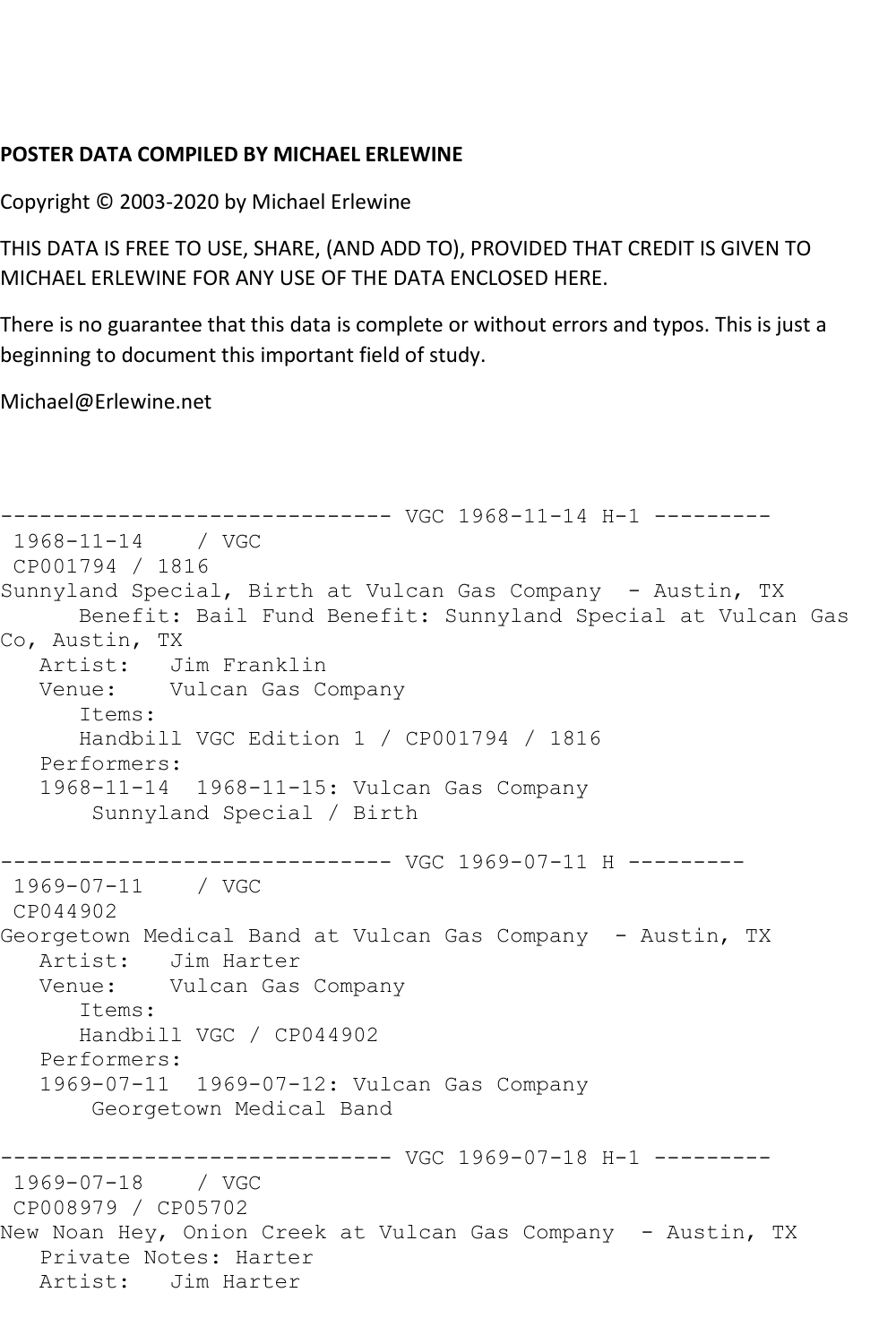Venue: Vulcan Gas Company Items: Handbill VGC / CP044903 Handbill VGC Edition 1 / CP008979 / CP05702 Performers: 1969-07-18 1969-07-19: Vulcan Gas Company New Noan Hey / Onion Creek / Shiva's Head Band ------------------------------ VGC 1969-08-08 P --------- 1969-08-08 / VGC CP044905 Texas Rangers, Water Brothers at Vulcan Gas Company - Austin, TX Artist: Jim Harter Venue: Vulcan Gas Company Items: Original poster VGC / CP044905 Handbill VGC Edition 1 / Performers: 1969-08-08 1969-08-09: Vulcan Gas Company Texas Rangers / Water Brothers ------------------------------ VGC 1969-08-22 P-1 --------- 1969-08-22 / VGC CP009424 / CS04169 United Gas, Jomo at Vulcan Gas Company - Austin, TX Artist: Jim Harter Venue: Vulcan Gas Company Items: Original poster VGC Edition 1 / CP009424 / CS04169 Original poster VGC Edition 1 / CP008971 / CP05694 Description: Page in booklet VGC Edition 1 / Performers: 1969-08-22 1969-08-23: Vulcan Gas Company United Gas / Jomo / Onion Creek ------------------------------ VGC 1969-09-16 H-1 --------- 1969-09-16 / VGC CP001760 / 1783 Freddie King, Shepard's Bush at Vulcan Gas Company - Austin, TX Artist: Jim Harter Venue: Vulcan Gas Company Items: Handbill VGC Edition 1 / CP001760 / 1783 Description: B&W Performers: 1969-09-19 1969-09-20: Vulcan Gas Company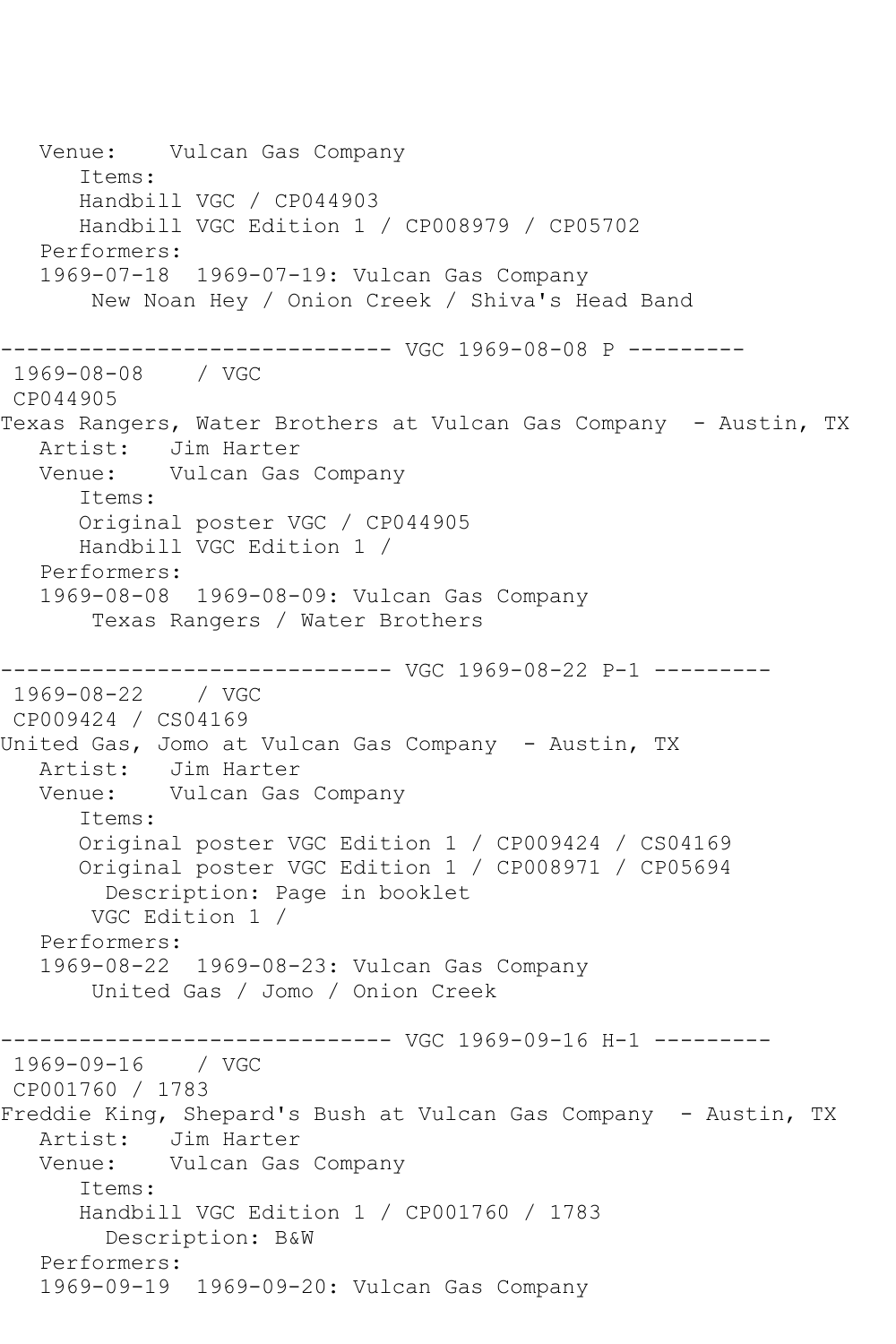Freddie King / Shepard's Bush / Onion Creek 1969-09-16: New Atlantis 1969-09-17: Water Brothers ------------------------------ VGC 1969-10-01 P-1 --------- 1969-10-01 / VGC CP022226 / XR018 Poco, New Atlantis at Vulcan Gas Company - Austin, TX Artist: Jim Harter Venue: Vulcan Gas Company Items: Original poster VGC Edition 1 / CP022226 / XR018 Handbill VGC Edition 1 / Performers: 1969-10-01 1969-10-08: Vulcan Gas Company Poco / New Atlantis / Water Brothers / Onion Creek / James Cotton Blues Band / Mance Lipscomb / Jomo ------------------------------ VGC 1970 ®-1 --------- 1970 / VGC Vulcan Gas Company - Austin, TX Artist: Jim Harter Venue: Vulcan Gas Company Items: VGC Edition 1 / Performers: 1970: Vulcan Gas Company ------------------------------ VGC 1970 ? P --------- / VGC CP044921 Vulcan Gas Company - Austin, TX Artist: Jim Harter Venue: Vulcan Gas Company Items: Original poster (Original artwork) VGC / CP044921 Performers: 1970 ?: Vulcan Gas Company ------------------------------ 1970-09-02 P --------- 1970-09-02 / Wildfire, Shiva's Head Band at Armadillo WHQ Notes: T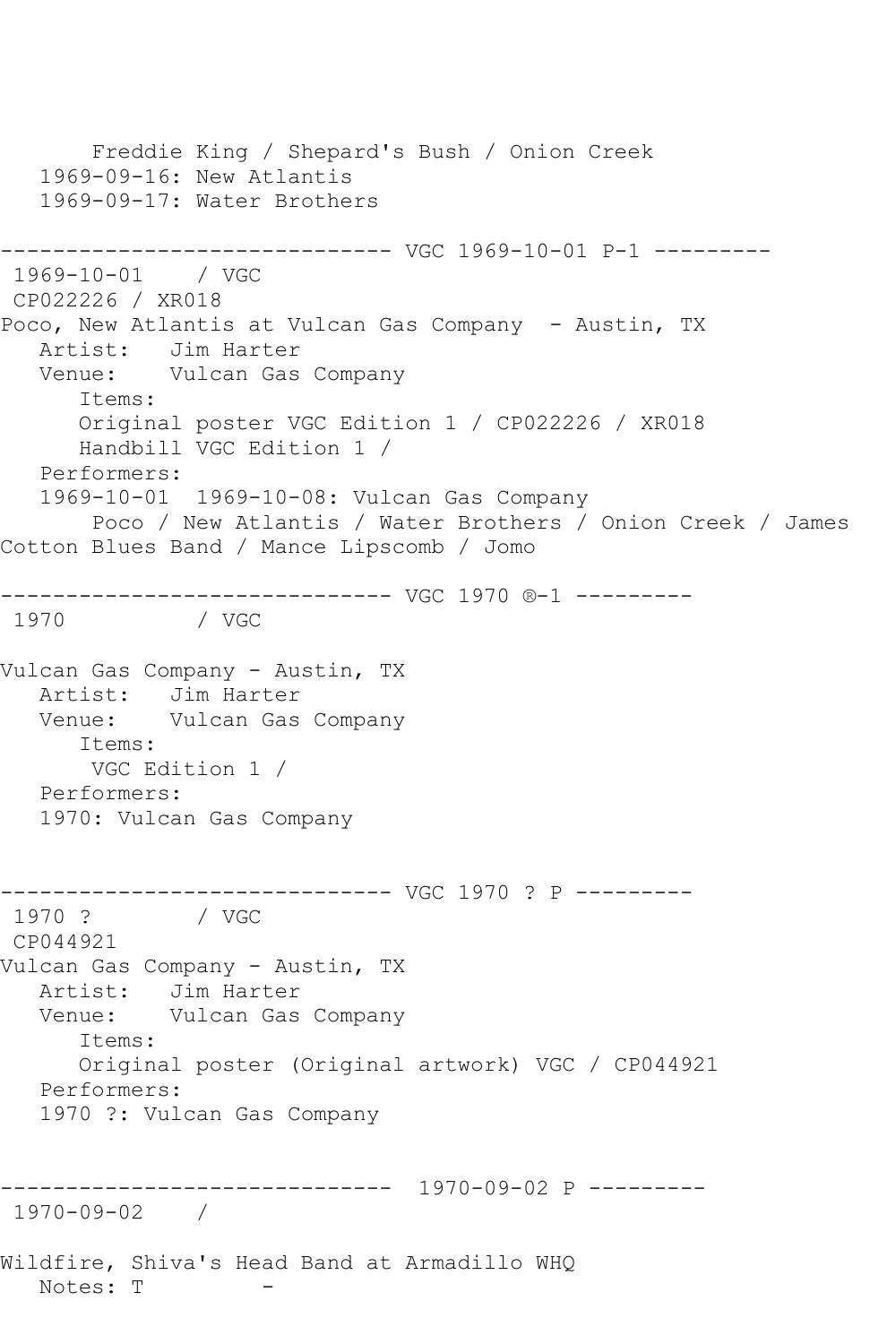Artist: Jim Harter Venue: Armadillo World Headquarters Items: Original poster / Performers: 1970-09-02: Armadillo World Headquarters Wildfire / Shiva's Head Band ------------------------------ 1970-09-04 P --------- 1970-09-04 / Shiva's Head Band, Kuba at Armadillo WHQ Notes: T Artist: Jim Harter Venue: Armadillo World Headquarters Items: Original poster / Performers: 1970-09-04 1970-09-05: Armadillo World Headquarters Shiva's Head Band / Kuba ------------------------------ ARM 1971-01-29 P-1 --------- 1971-01-29 / ARM CP002182 / 2173 John Lee Hooker, Storm at Armadillo WHQ Artist: Jim Harter Venue: Armadillo World Headquarters Items: Original poster ARM Edition 1 / CP002182 / 2173 (10-3/16 x 16- 1/4) Performers: 1971-01-29 1971-01-30: Armadillo World Headquarters John Lee Hooker / Storm / Goatleg / East of Earl of Rustin ------------------------------ ARM-4.172 1971-11-05 P-1 --------- 1971-11-05 / ARM 4.172 CP001886 / 1904 Earl Scruggs, Rat Creek at Armadillo World Headquarters - Austin, TX Notes: This item appears in the Art of Rock book, plate no. 4.172 Artist: Jim Harter Venue: Armadillo World Headquarters Promoter: Book: Art of Rock Items: Original poster ARM-4.172 Edition 1 / CP001886 / 1904 (17 x 11) AORPlate: 4.172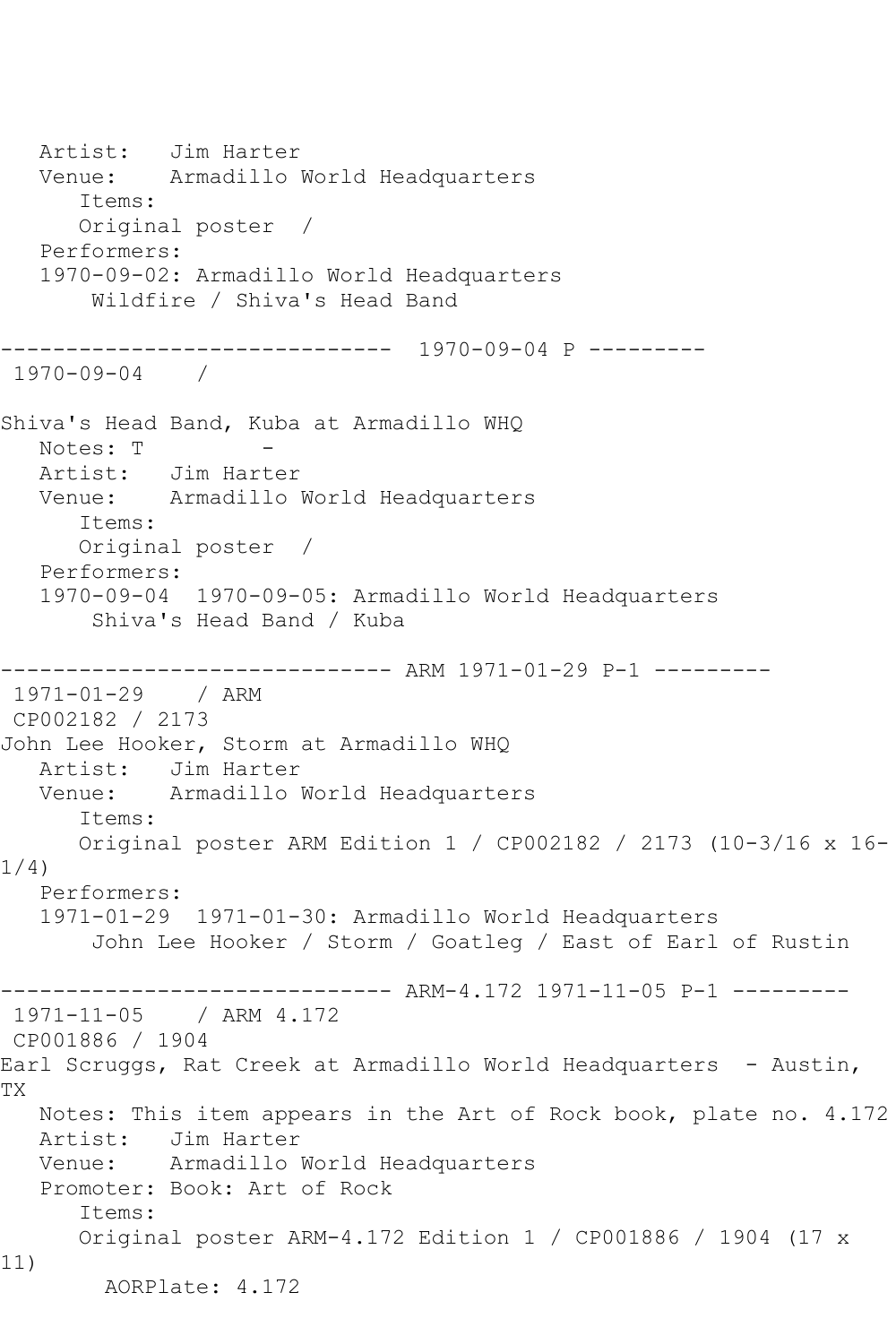Handbill ARM-4.172 Edition 1 / CP008968 / CP05691 AORPlate: 4.172 Performers: 1971-11-05 1971-11-06: Armadillo World Headquarters Earl Scruggs / Rat Creek ------------------------------ 1973 P-1 --------- 1973 / CP008975 / CP05698 Die Gretchen, Drawings and Photographs by Jim Harter Private Notes: Harter Artist: Jim Harter Items: Original poster Edition 1 / CP008975 / CP05698 Performers: 1973: ------------------------------ 1973 P-1 --------- 1973 / CP008981 / CP05704 Die Gretchen Private Notes: Harter \* CHECK Artist: Jim Harter Items: Original poster Edition 1 / CP008981 / CP05704 Performers: 1973: ------------------------------ 1974 P-1 --------- 1974 / CP009421 / CS04166 Speleo Press at Speleo Press - Austin, TX Artist: Jim Harter<br>Venue: Speleo Pre: Speleo Press Items: Original poster Edition 1 / CP009421 / CS04166 Performers: 1974: Speleo Press Speleo Press ------------------------------ DOB 1975 P-1 --------- 1975 / DOB CP009419 / CS04164 Magic Mushroom at Dobie Center - Austin, TX Artist: Jim Harter Venue: Dobie Center Items: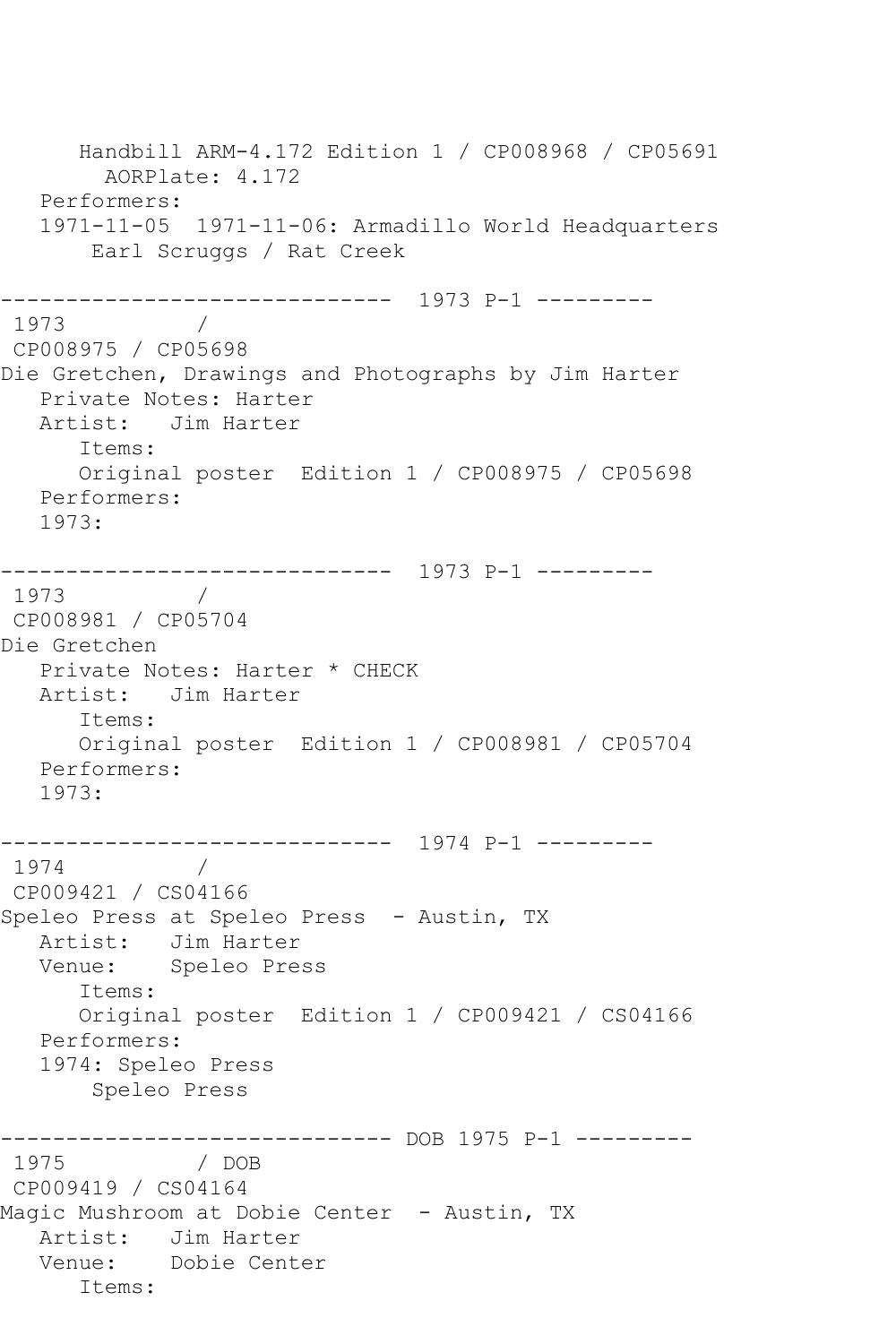Original poster DOB Edition 1 / CP009419 / CS04164 Performers: 1975: Dobie Center Magic Mushroom ------------------------------ 1978 P-1 --------- 1978 CP009420 / CS04165 Magic Mushroom at Shopping Center - Austin, TX Artist: Jim Harter<br>Venue: Shopping Co Shopping Center Items: Original poster Edition 1 / CP009420 / CS04165 Performers: 1978: Shopping Center Magic Mushroom ------------------------------ 1988-05-01 P-1 --------- 1988-05-01-2 / CP009422 / CS04167 Images of Darkness & Light, A Surealist Apocalypse, Collages by Jim Harter Artist: Jim Harter Items: Original poster Edition 1 / CP009422 / CS04167 Performers: 1988-05-01-29: ------------------------------ 19zz-11-05 H-1 --------- 19zz-11-05 / CP008968 / CP05691 Jim Harter design Private Notes: Harter Artist: Jim Harter Items: Handbill Edition 1 / CP008968 / CP05691 Performers: 19zz-11-05 19zz-11-06: ------------------------------ 19zz-12-26 P-1 --------- 19zz-12-26 / CP008967 / CP05690 Jim Harter design Private Notes: Harter Artist: Jim Harter Items: Original poster Edition 1 / CP008967 / CP05690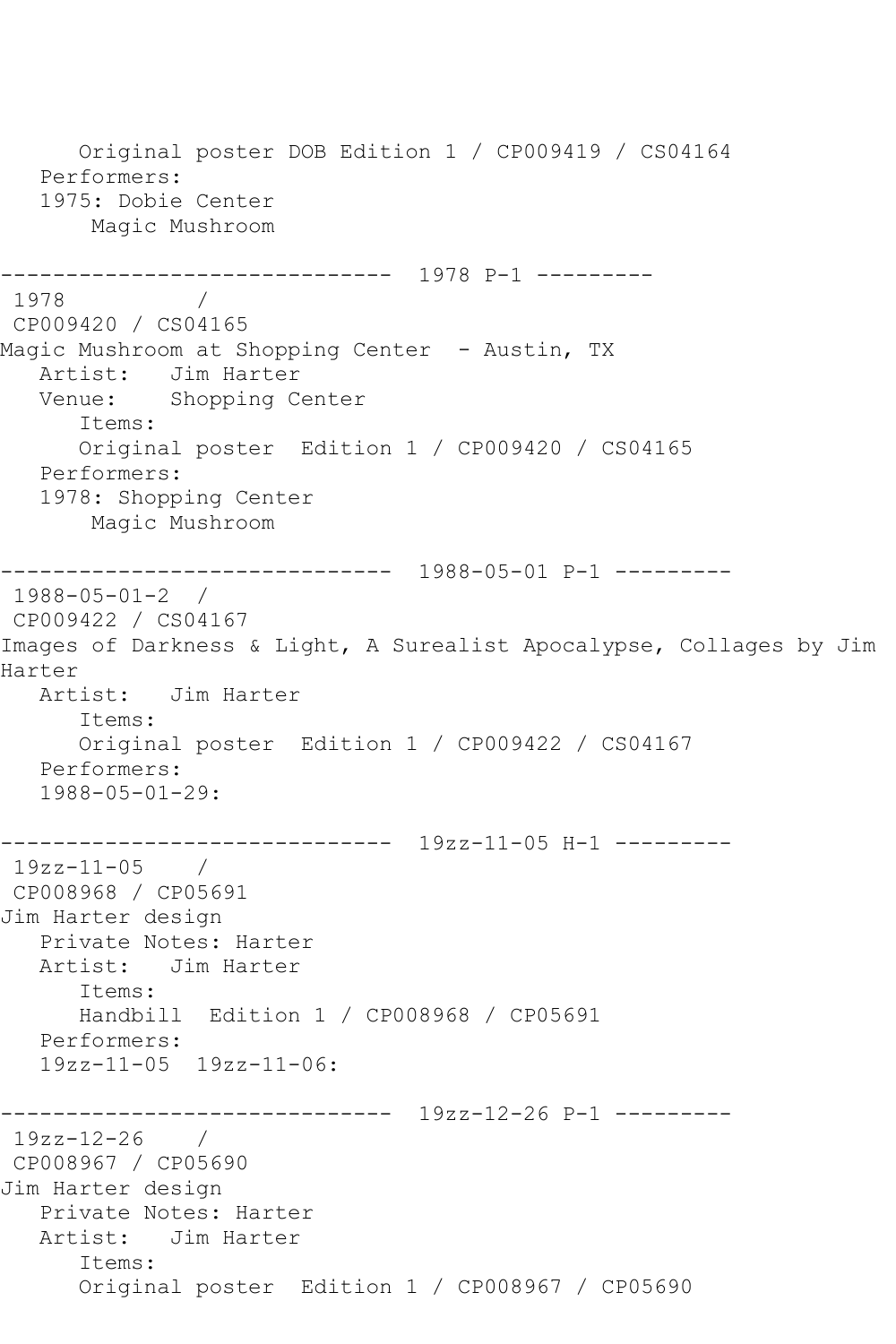```
 Performers:
   19zz-12-26 19zz-12-27:
------------------------------ NONE P-1 ---------
NONE / 
CP008976 / CP05699
Homer
   Private Notes: Harter
   Artist: Jim Harter
      Items:
      Original poster Edition 1 / CP008976 / CP05699
   Performers:
   NONE:
------------------------------ NONE P-1 ---------
NONE / 
CP008951 / CP05674
Jim Harter design
   Private Notes: Harter
   Artist: Jim Harter
      Items:
      Original poster Edition 1 / CP008951 / CP05674
   Performers:
   NONE:
------------------------------ NONE P-1 ---------
NONE / 
CP008953 / CP05676
Jim Harter design
   Private Notes: Harter
   Artist: Jim Harter
      Items:
      Original poster Edition 1 / CP008953 / CP05676
   Performers:
   NONE:
------------------------------ NONE P-1 ---------
NONE / 
CP008954 / CP05677
Jim Harter design
   Private Notes: Harter
   Artist: Jim Harter
      Items:
      Original poster Edition 1 / CP008954 / CP05677
   Performers:
   NONE:
```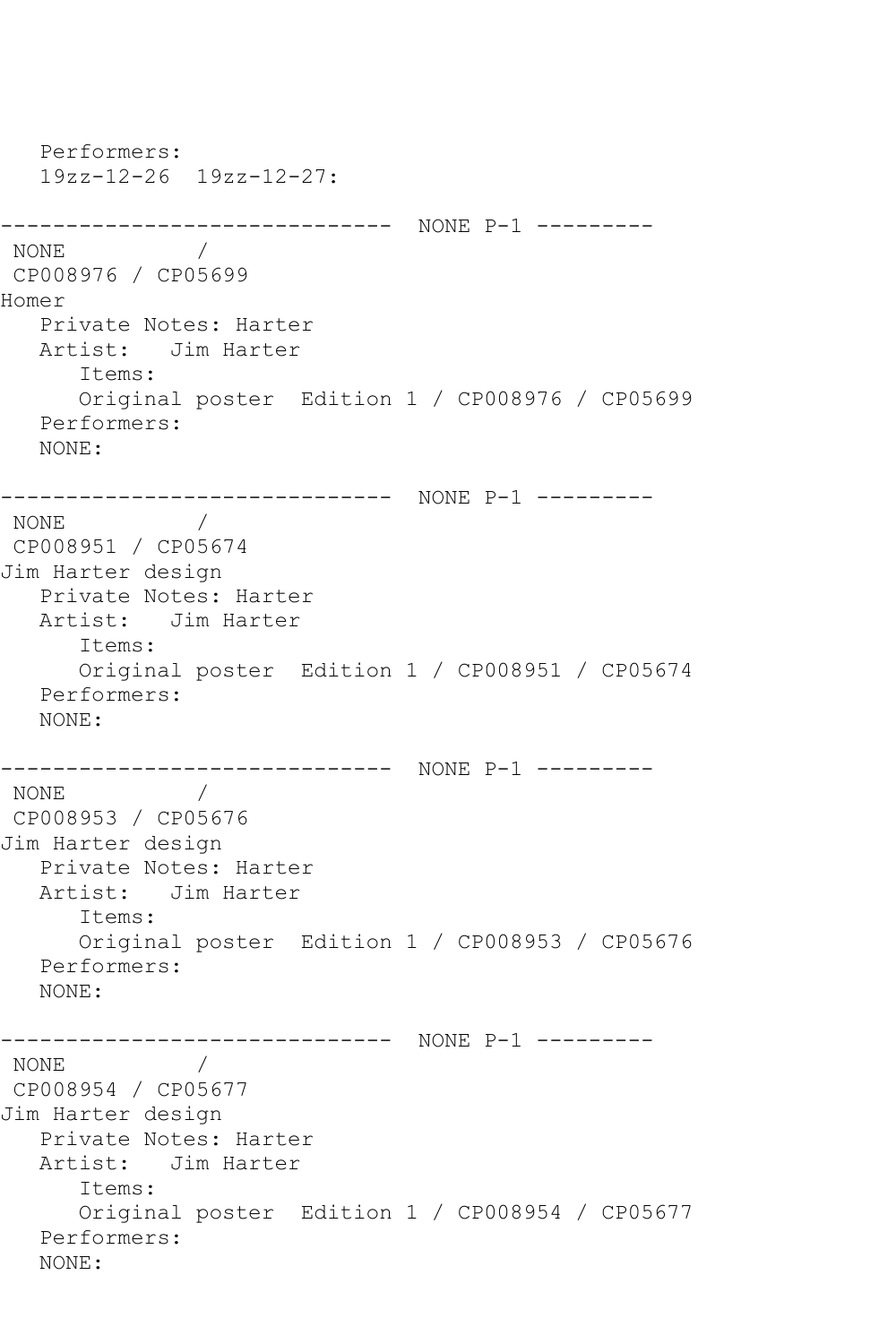------------------------------ NONE P-1 --------- NONE / CP008955 / CP05678 Jim Harter design Private Notes: Harter Artist: Jim Harter Items: Original poster Edition 1 / CP008955 / CP05678 Performers: NONE: ------------------------------ NONE P-1 --------- NONE / CP008956 / CP05679 Jim Harter design Private Notes: Harter Artist: Jim Harter Items: Original poster Edition 1 / CP008956 / CP05679 Performers: NONE: ------------------------------ NONE P-1 ---------  $\text{NONE}$ CP008957 / CP05680 Jim Harter design Private Notes: Harter Artist: Jim Harter Items: Original poster Edition 1 / CP008957 / CP05680 Performers: NONE: ------------------------------ NONE P-1 --------- NONE / CP008959 / CP05682 Jim Harter design Private Notes: Harter Artist: Jim Harter Items: Original poster Edition 1 / CP008959 / CP05682 Performers: NONE: ------------------------------ NONE P-1 --------- NONE / CP008962 / CP05685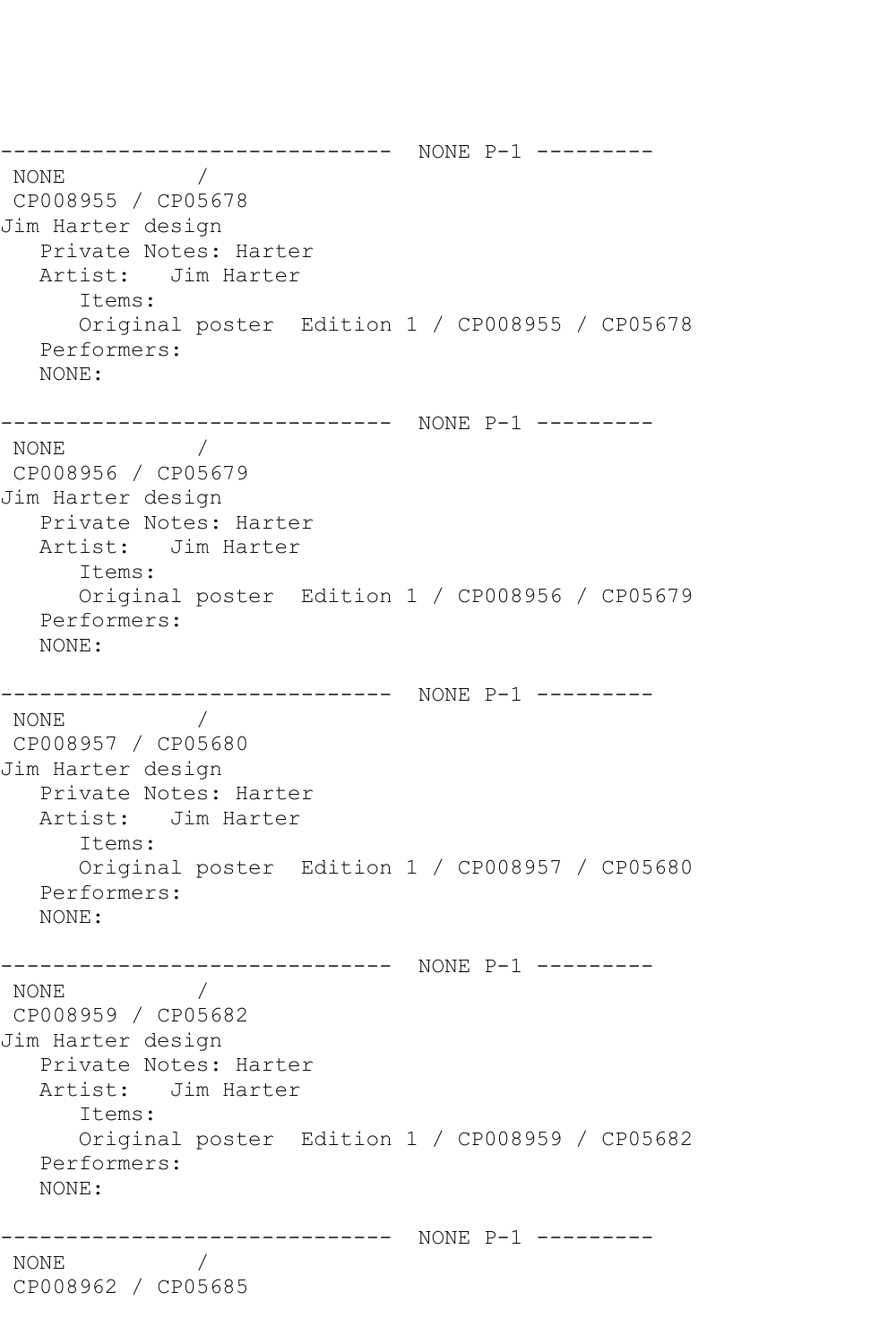Jim Harter design Private Notes: Harter Artist: Jim Harter Items: Original poster Edition 1 / CP008962 / CP05685 Performers: NONE: ------------------------------ NONE P-1 --------- NONE / CP008963 / CP05686 Jim Harter design Private Notes: Harter Artist: Jim Harter Items: Original poster Edition 1 / CP008963 / CP05686 Performers: NONE: ------------------------------ NONE P-1 --------- NONE / CP008965 / CP05688 Jim Harter design Private Notes: Harter Artist: Jim Harter Items: Original poster Edition 1 / CP008965 / CP05688 Performers: NONE: ------------------------------ NONE P-1 --------- NONE / CP008966 / CP05689 Jim Harter design Private Notes: Harter Artist: Jim Harter Items: Original poster Edition 1 / CP008966 / CP05689 Performers: NONE: ------------------------------ NONE P-1 --------- NONE / CP008969 / CP05692 Jim Harter design Private Notes: Harter Artist: Jim Harter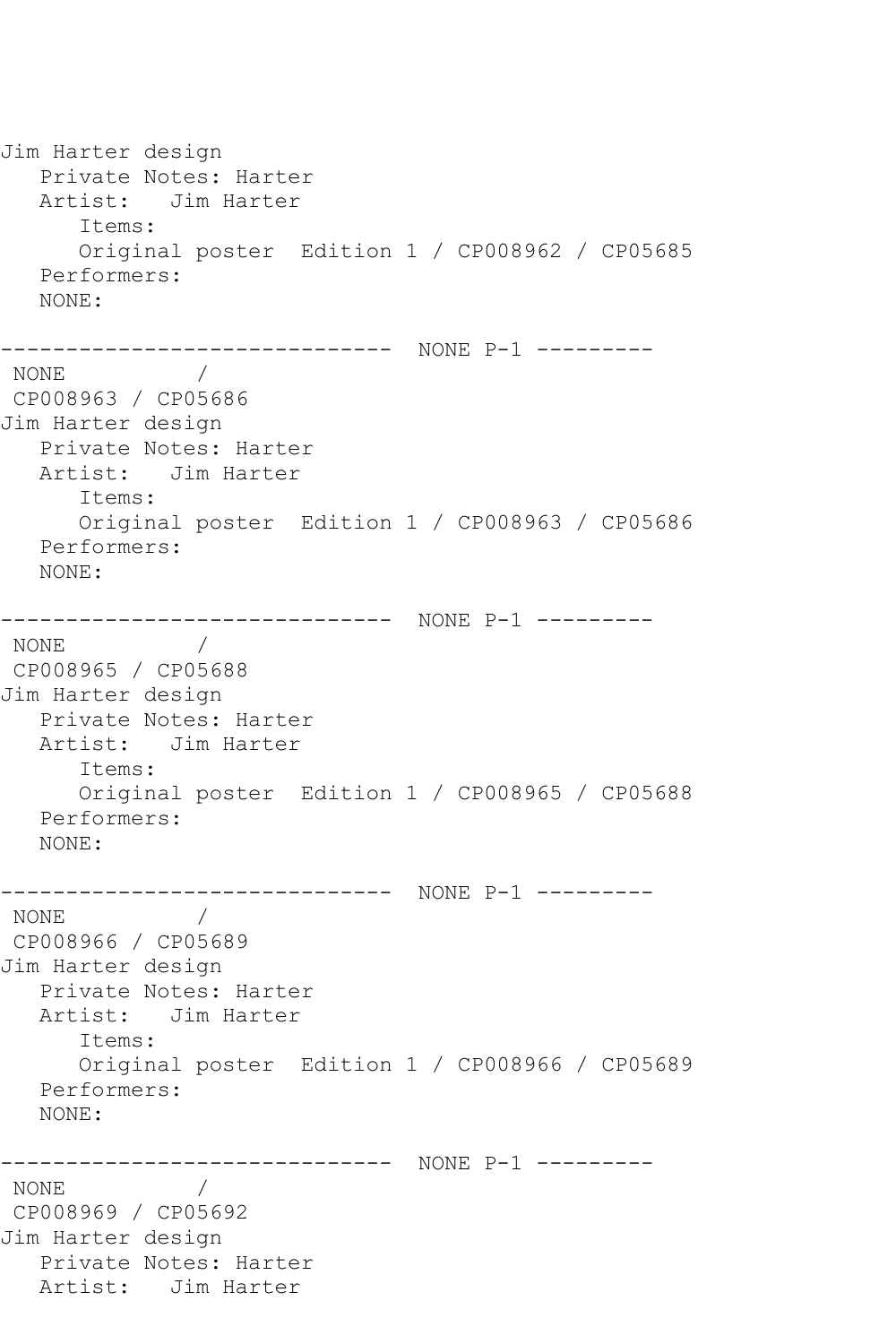Items: Original poster Edition 1 / CP008969 / CP05692 Performers: NONE: ------------------------------ NONE P-1 ---------  $\frac{1}{2}$ CP008970 / CP05693 Jim Harter design Private Notes: Harter Artist: Jim Harter Items: Original poster Edition 1 / CP008970 / CP05693 Performers: NONE: ------------------------------ NONE P-1 --------- NONE / CP008972 / CP05695 Jim Harter design Private Notes: Harter Artist: Jim Harter Items: Original poster Edition 1 / CP008972 / CP05695 Performers: NONE: ------------------------------ NONE P-1 --------- NONE / CP008974 / CP05697 Jim Harter design Private Notes: Harter Artist: Jim Harter Items: Original poster Edition 1 / CP008974 / CP05697 Performers: NONE: ------------------------------ NONE P-1 --------- NONE / CP008977 / CP05700 Jim Harter design Private Notes: Harter Artist: Jim Harter Items: Original poster Edition 1 / CP008977 / CP05700 Performers: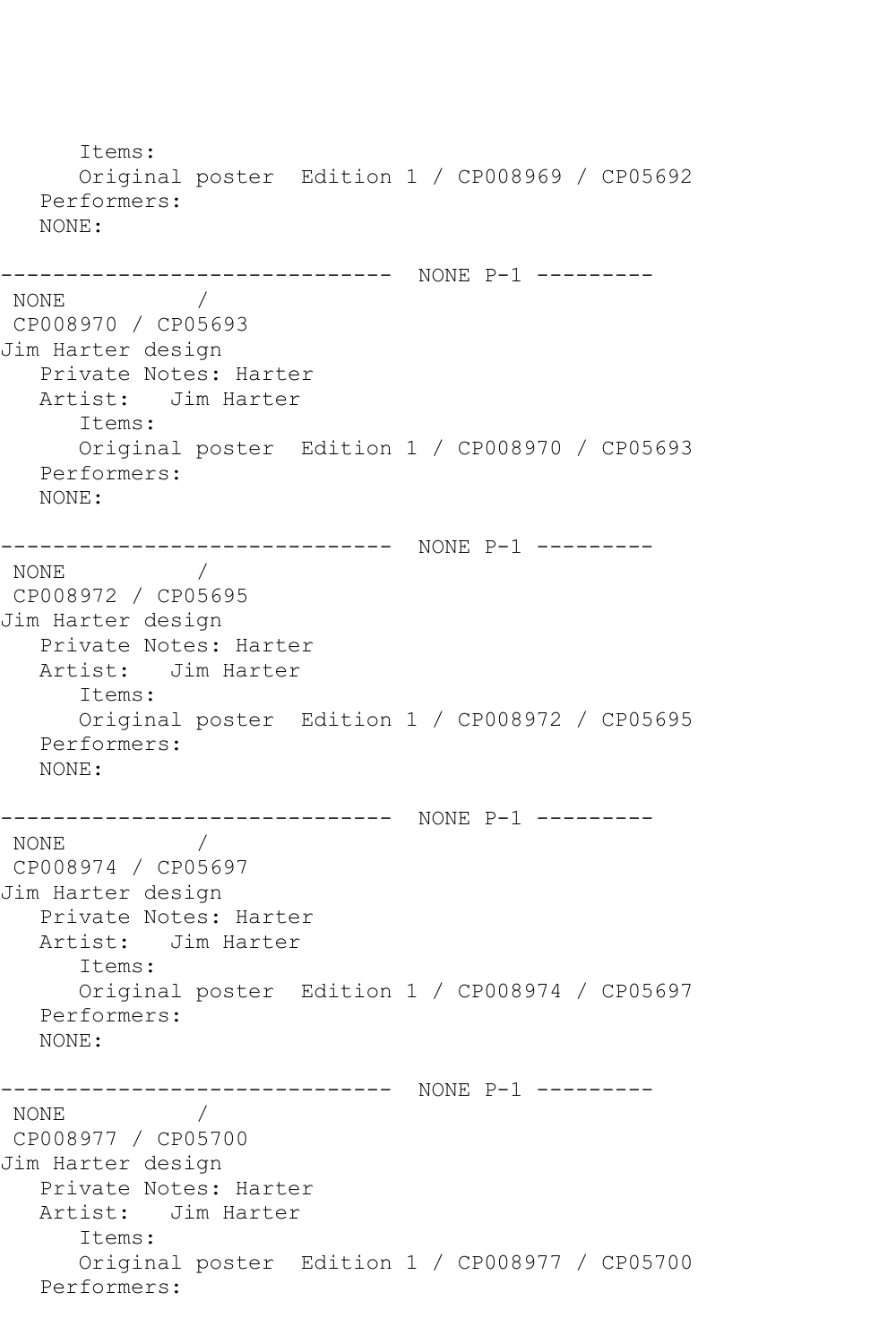NONE:

------------------------------ NONE P-1 ---------  $\overline{\phantom{a}}$ CP008978 / CP05701 Jim Harter design Private Notes: Harter Artist: Jim Harter Items: Original poster Edition 1 / CP008978 / CP05701 Performers: NONE: ------------------------------ NONE P-1 --------- NONE / CP008980 / CP05703 Jim Harter design Private Notes: Harter Artist: Jim Harter Items: Original poster Edition 1 / CP008980 / CP05703 Performers: NONE: ------------------------------ DOB NONE P-1 --------- NONE / DOB CP009598 / CS04343 Magic Mushroom at Dobie Center - Austin, TX Artist: Jim Harter Venue: Dobie Center Items: Original poster DOB Edition 1 / CP009598 / CS04343 Performers: NONE: Dobie Center Magic Mushroom ------------------------------ DOB NONE P-1 --------- NONE CP008973 / CP05696 Magic Mushroom at Dobie Center - Austin, TX Private Notes: Harter Artist: Jim Harter Venue: Dobie Center Items: Original poster DOB Edition 1 / CP008973 / CP05696 Performers: NONE: Dobie Center